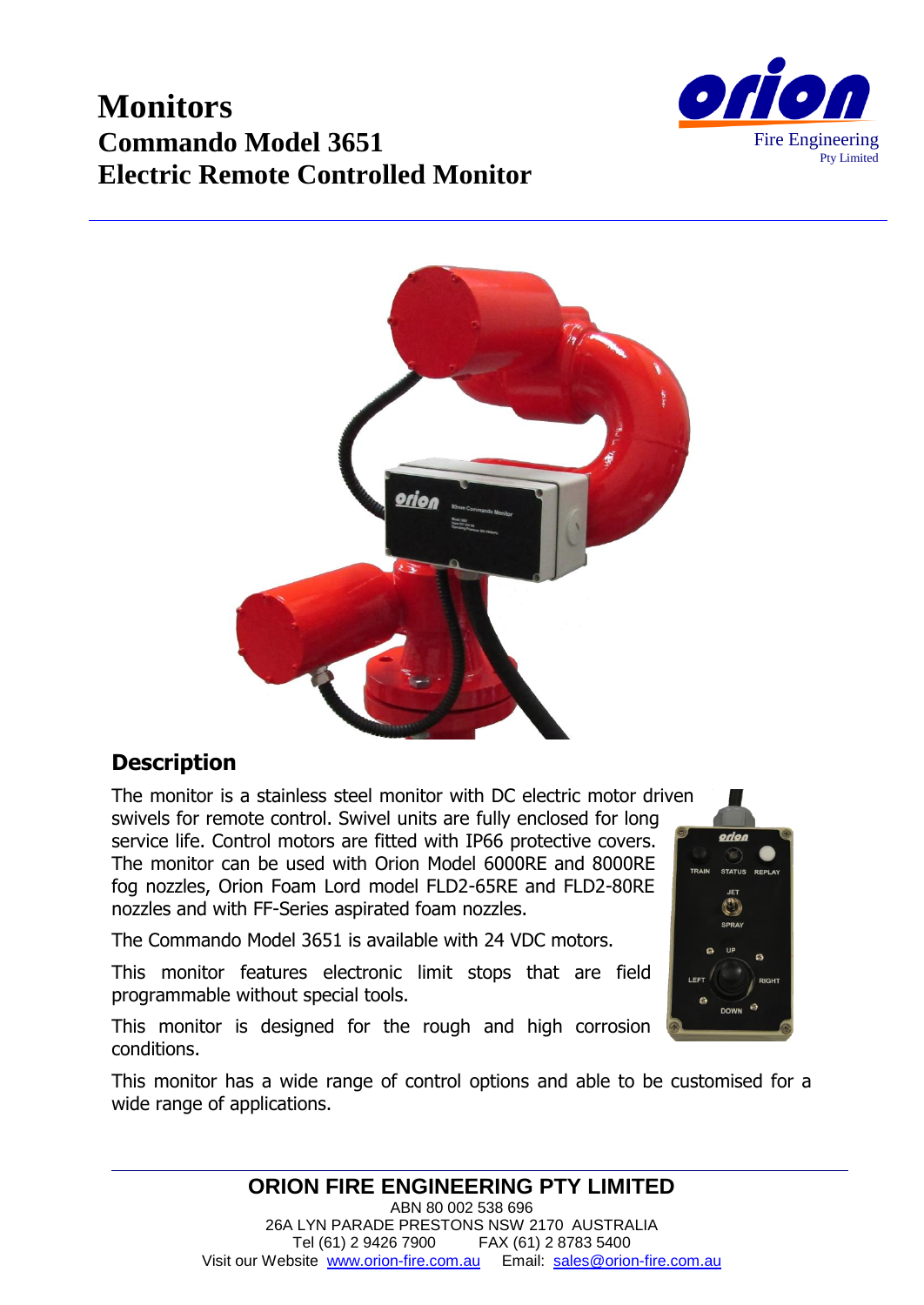# **Control Options**

The Commando 3651 monitor can be directly joystick controlled as with standard monitors but it can also be connected via Ethernet, CAN network or RS-485 network for long distance remote control. The monitor can be readily set-up for access over the internet. The monitor configuration options can be accessed by a web interface using a web browser providing the user with an unprecedented ability to configure the monitor.

The monitor can be set up with to automatically oscillate between preset limits, to have a preset parking position when not in use or it may be trained to repeat an operators movements. With a computer interface the monitor positon can be displayed.

This is a monitor with great flexibility and capability.

### **Specifications**

| Maximum Recommended Flow:      | 4,500 lpm                                                      |
|--------------------------------|----------------------------------------------------------------|
| <b>Horizontal Rotation:</b>    | $-250$ <sup>o</sup> to $+250$ <sup>o</sup> (500 degrees total) |
| <b>Vertical Movement:</b>      | 1500                                                           |
| <b>Inlet Connection</b>        | Flanged 80mm ANSI Class 150                                    |
| <b>Outlet Connection</b>       | 65mm BSP Male                                                  |
| Motor Current (each) - normal  | 2 Amp                                                          |
| Motor Current (each) - maximum | 4 Amp                                                          |
|                                |                                                                |



**Friction Loss Curve**

#### **ORION FIRE ENGINEERING PTY LIMITED** ABN 80 002 538 696 26A LYN PARADE PRESTONS NSW 2170 AUSTRALIA Tel (61) 2 9426 7900 FAX (61) 2 8783 5400 Visit our Website [www.orion-fire.com.au](http://www.orion-fire.com.au/) Email: [sales@orion-fire.com.au](mailto:sales@orion-fire.com.au)